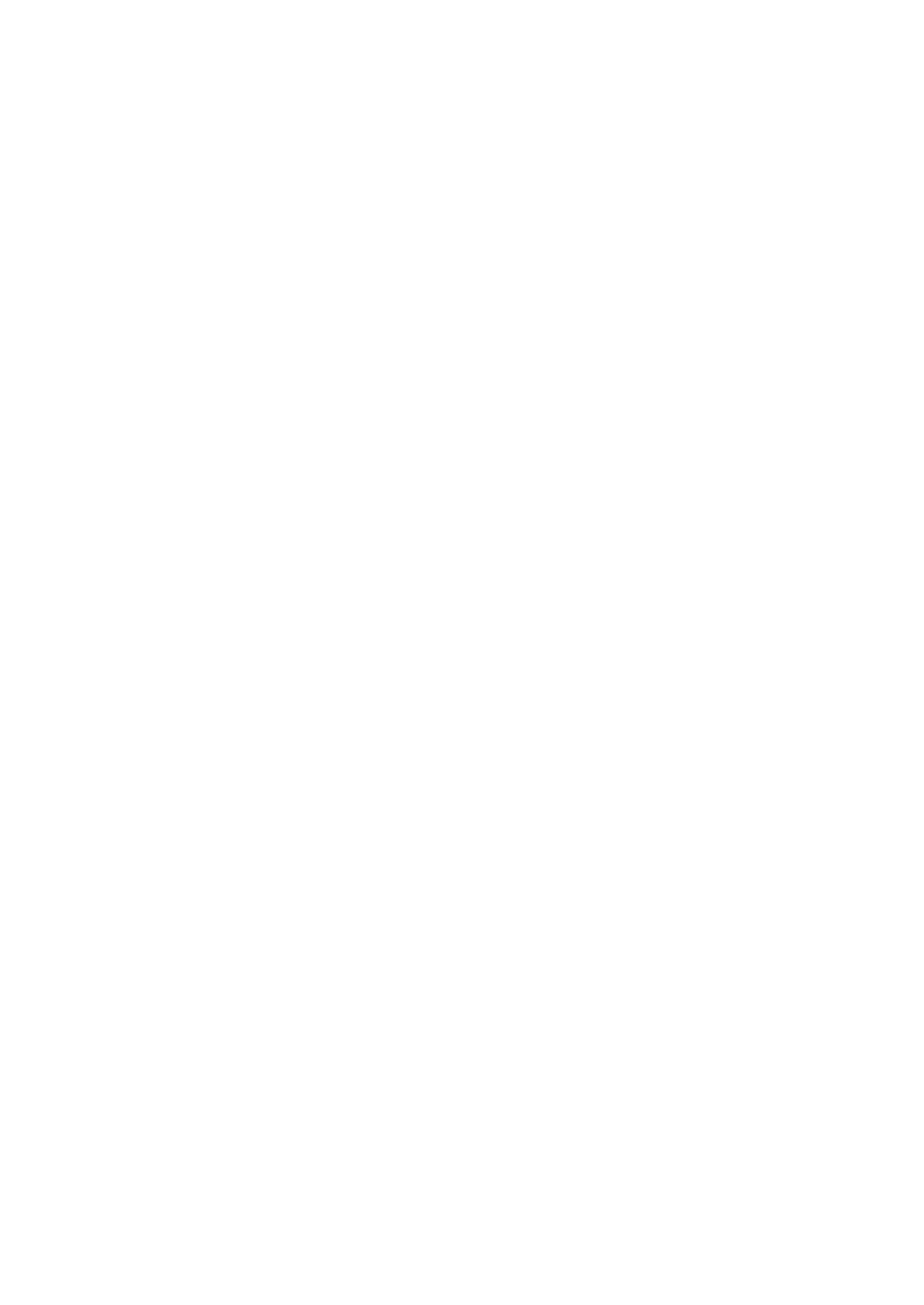

# **SHIPPING (CERTIFICATION OF ABLE SEAMEN) ACT**

## **AN ACT TO REGULATE THE CERTIFICATION OF ABLE SEAMEN**<sup>1</sup>

Commencement [14th March 1970]

#### **1 Short Title**

This Act may be cited as the Shipping (Certification of Able Seamen) Act.

#### **2 Interpretation**

In this Act, unless the context otherwise requires —

**"master"** includes every person (except a pilot) having command or charge of a ship;

**"seaman"** includes every person (except masters, pilots and apprentices duly contracted or indentured and registered) employed and engaged in any capacity on board any ship;

**"Tuvalu ship"** means a ship registered under the Merchant Shipping Act.**<sup>2</sup>**

#### **3 Certification of seamen**

- (1) No seaman engaged on any Tuvalu ship shall be rated Able Seaman unless he is the holder for the time being of a certificate of competency as Able Seaman.
- (2) The Minister may make regulations for the grant of certificates of competency as Able Seaman and such regulations shall in particular direct that no certificate shall be granted to any person unless —